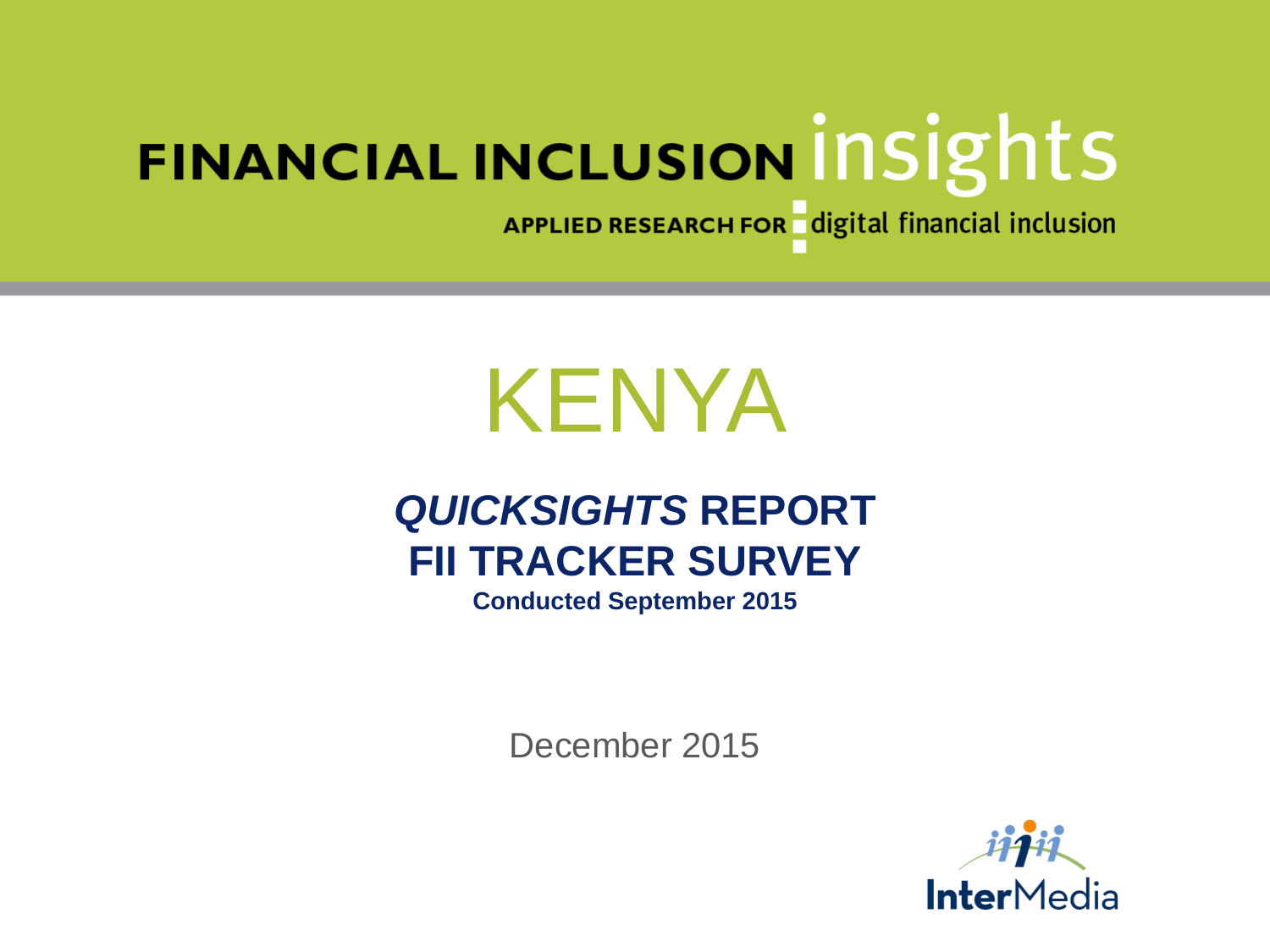APPLIED RESEARCH FOR digital financial inclusion

# **KEY DEFINITIONS**

- **Access**  Access to a bank account or mobile money account means a respondent can use bank/mobile money services either via their own account or via an account of another person.
- **Active account holder** An individual who has a registered DFS account and has used it in the last 90 days.
- **Advanced use of DFS –** Advanced use of financial services includes activities beyond basic cash-in/cash-out and person-to-person transfers (e.g., savings, bill pay, investment, insurance, etc.).
- **Adults with DFS access** Adults who either own a DFS account or have access to someone else's account.
- **Below the poverty line** In this particular study, adults living on less than \$2.50 per day, as classified by the Grameen PPI.
- **Cooperative**  Typically, a business or other professional organization that is owned and run jointly by its members, who share the profits or benefits. Cooperatives can release some of the profits/funds as loans to its members.
- **Credit-only nonbank financial institutions –** Financial institutions that only disburse loans to their customers.
- **Digital financial services (DFS)** Financial services provided through an electronic platform (mobile phones, electronic cards, the internet, etc.).
- **Full-service nonbank financial institutions**  Financial institutions that offer their customers at least one of the following services: savings, money transfers, insurance, or investment.
- **Grameen Progress out of Poverty Index (PPI)**  A poverty measurement tool from the Grameen Foundation wherein a set of country-specific questions are used to compute the likelihood that a household is living below the poverty line.
- **Microfinance institution (MFI)** An organization that offers financial services to low income populations. Almost all give loans to their members, and many offer insurance, deposit and other services.
- **Mobile money (MM)**  A service in which a mobile phone is used to access financial services.
- **Nonbank financial institution (NBFI)**  A financial organization that is not formally licensed as a bank or a mobile money provider, but whose activities are regulated, at least to some extent, by the central bank within the country (i.e., the Bank of Kenya). Such financial institutions include microfinance institutions (MFI), cooperatives, Post Office Banks and savings and credit cooperatives (SACCOs).
- **Post Office (Savings) Bank –** A bank that has branches at local post offices.
- **Savings and credit cooperative (SACCO)** A unique member-driven, self-help group owned and managed by its members, who have a common bond (e.g., work for the same employer, belong to the same church, live in the same village, etc.). All members contribute to the SACCO fund, which can be used for group investment or a part of which can be given to members as loans.
- **Unregistered/over-the-counter (OTC) user**  An individual who has used DFS through someone else's account, including a mobile money agent's account or the account of a family member or a neighbor.
- **Urban/rural**  Urban and rural persons are defined according to their residence in urban or rural areas as prescribed by the national bureau of statistics.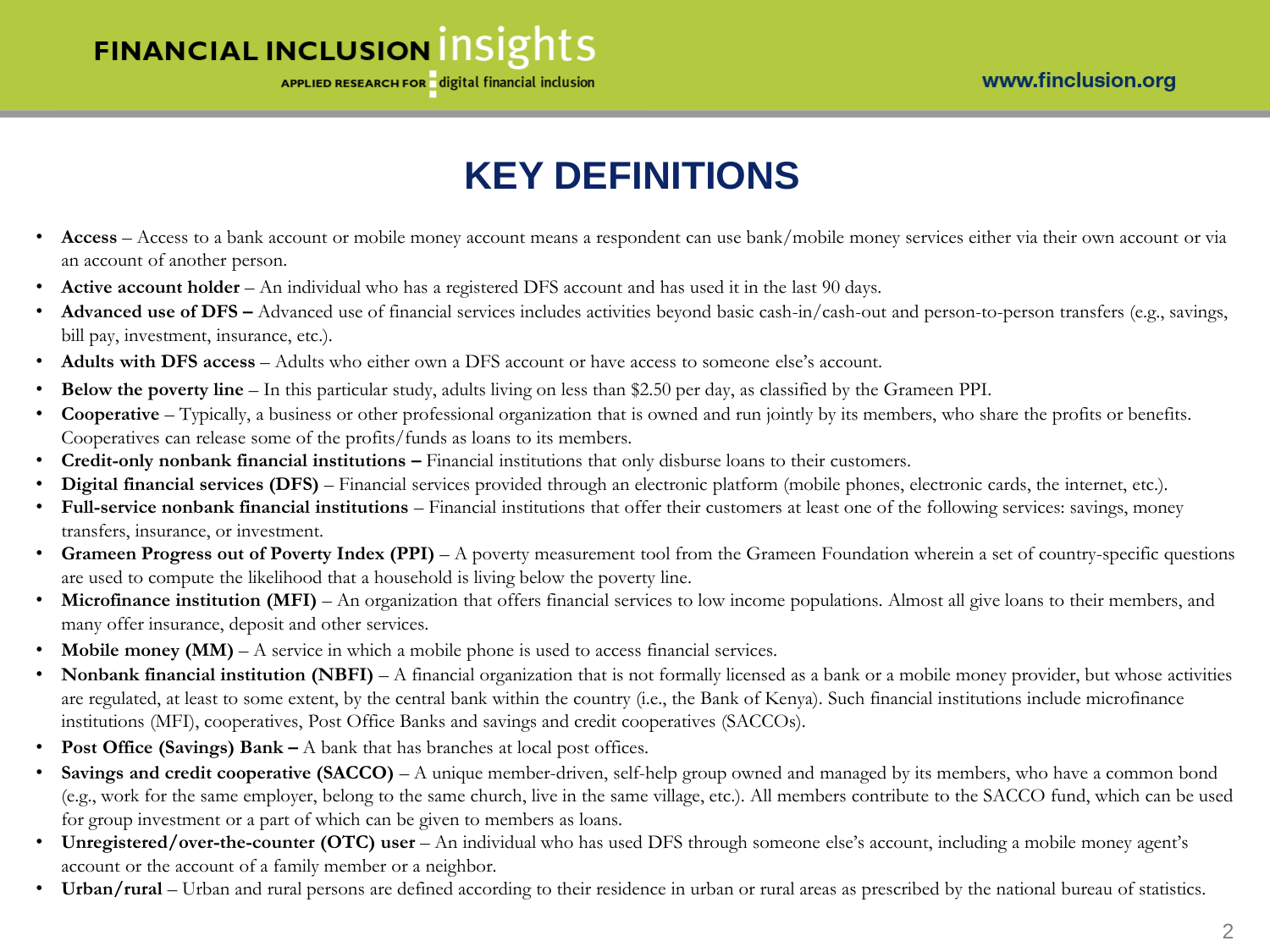### **KENYA**

# **Notable statistics**

- **Consumers deepened their relationship with digital financial inclusion (DFS) in 2015, building active use in the market.**
	- o A majority of consumers are not only included, they are active financial services users and use digital products.
		- o The 2014 decline in mobile money use corrected itself. In 2015, the rates of access to and use of mobile money were back to 2013 levels.
	- o Advanced use of DFS services increased substantially (e.g., among active mobile money users, over twice as many adults now save with mobile money versus 2014).
		- o More consumers are now saving, paying bills and receiving salaries via their accounts. This suggests there is a deeper integration of financial services with users' everyday routines.
	- o The use of value-added services expanded.
		- o The percentage of active mobile money account holders who use M-Shwari (a savings and credit product) and Lipa na M-PESA (a merchant-payment system) increased by over 50 percent for each service in 2015 versus 2013.
- **Mobile money use continues to be pervasive with close to eight in 10 adults using it, and most have an account.**
	- o Mobile money usage surpasses the use of both banks and nonbank financial institutions by more than two to one.
		- o Consumers are also more likely to know of mobile money point-of-service options versus those for banks or other regulated financial outlets.
	- o Mobile money use extends into more impoverished areas, where we see an increase in both account and unregistered use.
	- o Mobile money remains far ahead of banks in terms of market share, and the fast rise of Equity Bank's Equitel, a mobile payment and banking platform, has banks taking notice.

\*Overlap representing those who have multiple kinds of financial accounts is not shown. *Source: InterMedia Kenya FII Tracker survey Wave 3 (N=2,994, 15+), September 2015.*

### **2015: Registered users of financial**

**services\*** (Shown: Percentage of Kenyan adults, N=2,994)

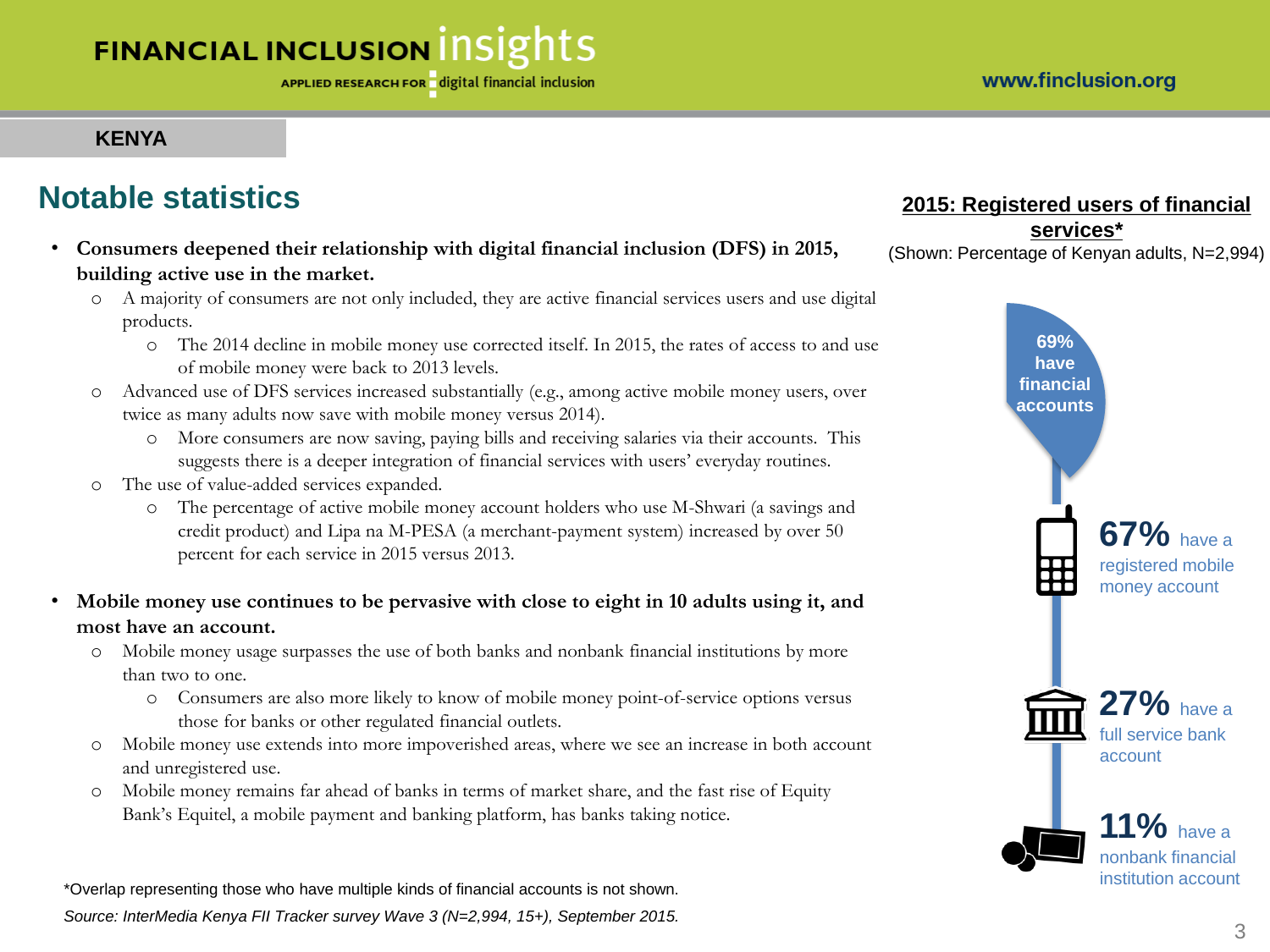

**KENYA**

### **Kenya at-a-glance: Account access and use is more in line with 2013 after a brief decline in 2014; mobile money drives the market**



 $\blacksquare$  2013 (N=3,000)  $\blacksquare$  2014 (N=2,995)  $\blacksquare$  2015 (N=2,994)

NBFI were not included in 2013 survey. Types of account ownership are not mutually exclusive. \*A registered account used in the last 90 days. *Source: InterMedia Kenya FII Tracker surveys Wave 1 (N=3,000, 15+), September-October 2013; Wave 2 (N=2,995, 15+), September 2014; Wave 3 (N=2,994, 15+), September 2015.*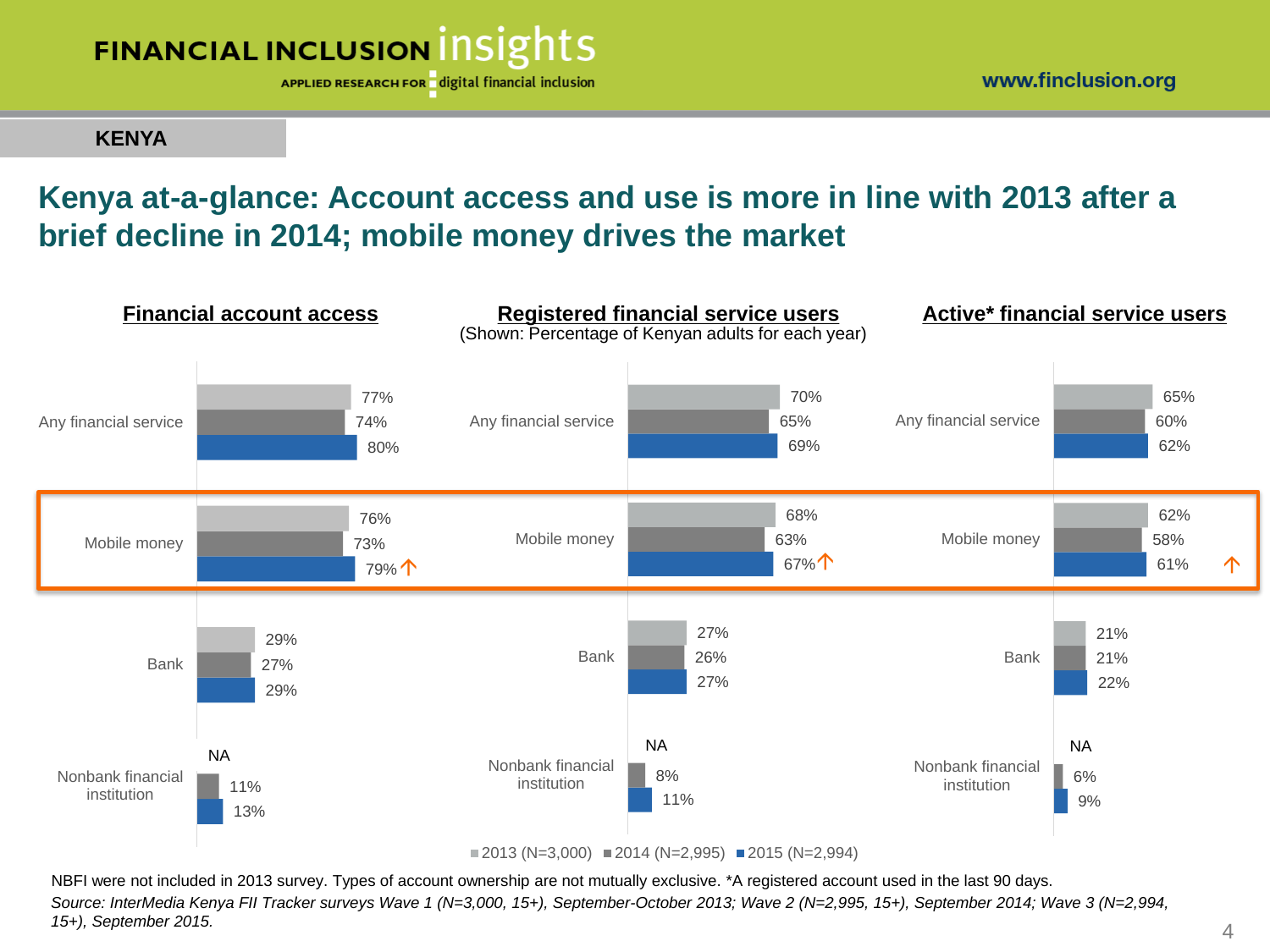APPLIED RESEARCH FOR digital financial inclusion

#### **KENYA**

## **FII Kenya Tracker Survey details**

### Survey Summary

- Annual, nationally representative survey  $(N=2,994)$  of Kenyan adults aged 15+
- Face-to-face interviews lasting, on average, 65 minutes
- Third survey (wave 3) conducted from Sept. 5-Sept. 30, 2015
- Tracks trends and market developments in DFS based on the information gathered in the first survey, conducted in 2013, and second survey conducted in 2014

### Data Collection

- Basic demographics and poverty measurement (Grameen Progress Out of Poverty Index)
- Access/use of mobile devices
- Access/use of mobile money
- Access/use of formal financial services (e.g., bank accounts)
- Access/use of semi-formal and informal financial services (e.g., MFI, SACCO, cooperatives, self-help groups)
- Financial literacy and preparedness
- General financial behaviors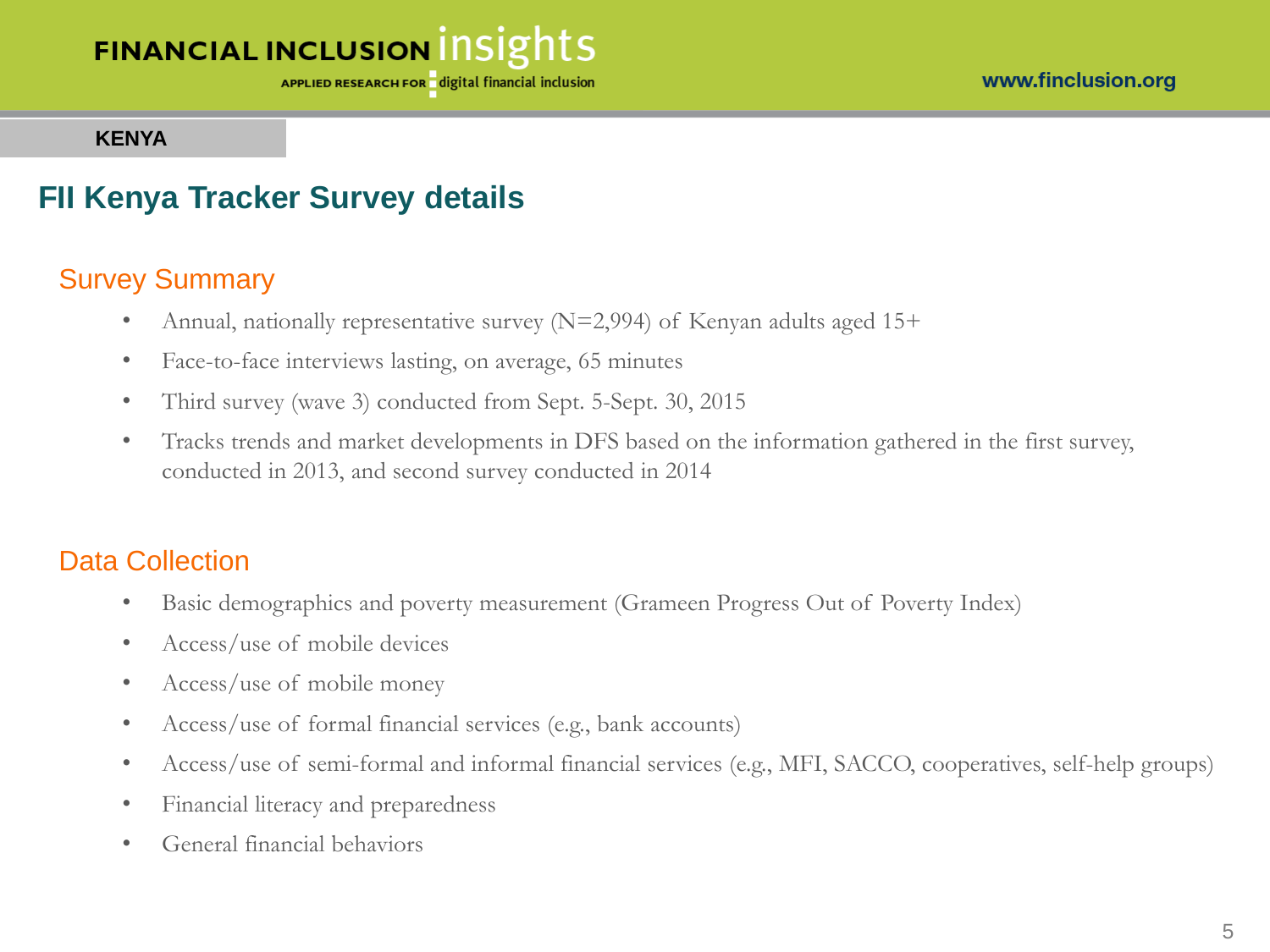APPLIED RESEARCH FOR digital financial inclusion

www.finclusion.org

#### **KENYA**

### **Survey demographics**

|                                   |        | % of survey |                 |                       |
|-----------------------------------|--------|-------------|-----------------|-----------------------|
| <b>Gender</b>                     |        |             | Age             |                       |
|                                   | Male   | 49%         |                 | $15 - 24$             |
|                                   | Female | 51%         |                 | 25-34                 |
| Geography                         |        |             |                 | 35-44                 |
|                                   | Urban  | 36%         |                 | 45-54                 |
|                                   | Rural  | 64%         |                 | $55+$                 |
| <b>Income</b>                     |        |             | <b>Aptitude</b> |                       |
| Above the \$2.50/day poverty line |        | 50%         |                 | <b>Basic literacy</b> |
| Below the \$2.50/day poverty line |        | 50%         |                 | <b>Basic numeracy</b> |

|           | % of survey |                 |                       | % of survey |
|-----------|-------------|-----------------|-----------------------|-------------|
|           |             | Age             |                       |             |
| Male      | 49%         |                 | $15 - 24$             | 36%         |
| Female    | 51%         |                 | 25-34                 | 26%         |
|           |             |                 | 35-44                 | 16%         |
| Urban     | 36%         |                 | 45-54                 | 10%         |
| Rural     | 64%         |                 | $55+$                 | 12%         |
|           |             | <b>Aptitude</b> |                       |             |
| erty line | 50%         |                 | <b>Basic literacy</b> | 83%         |
| erty line | 50%         |                 | <b>Basic numeracy</b> | 98%         |

Figures are weighted to reflect national census data demographics.

*Source: InterMedia Kenya FII Tracker survey Wave 3 (N=2,994, 15+), September 2015.*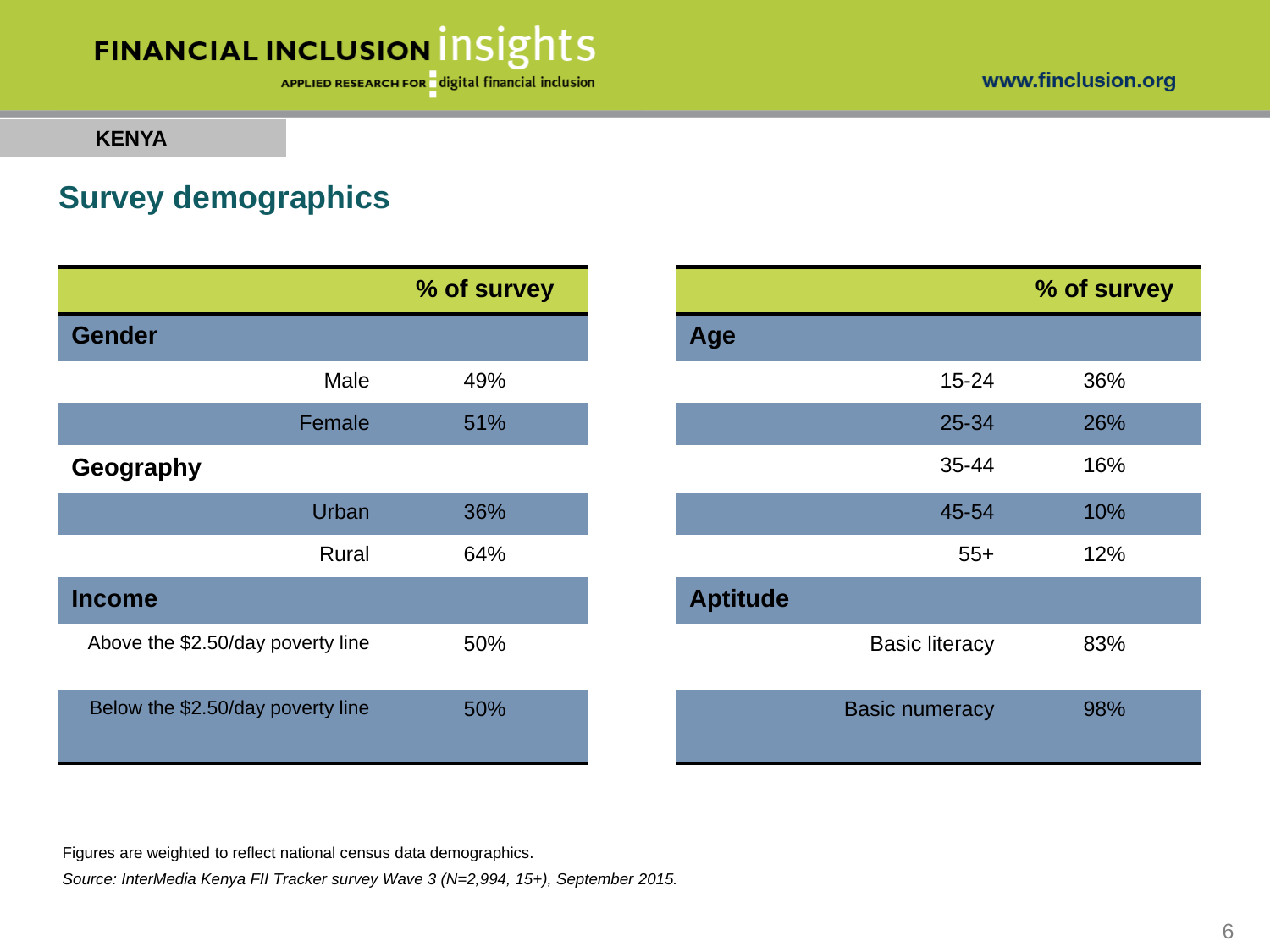

**KENYA**

## **Mobile money continues to lead access to financial services, inching up between 2013 and 2015**



**Access to financial services**

(Shown: Percentage of Kenyan adults for each year)

Types of accounts are not mutually exclusive.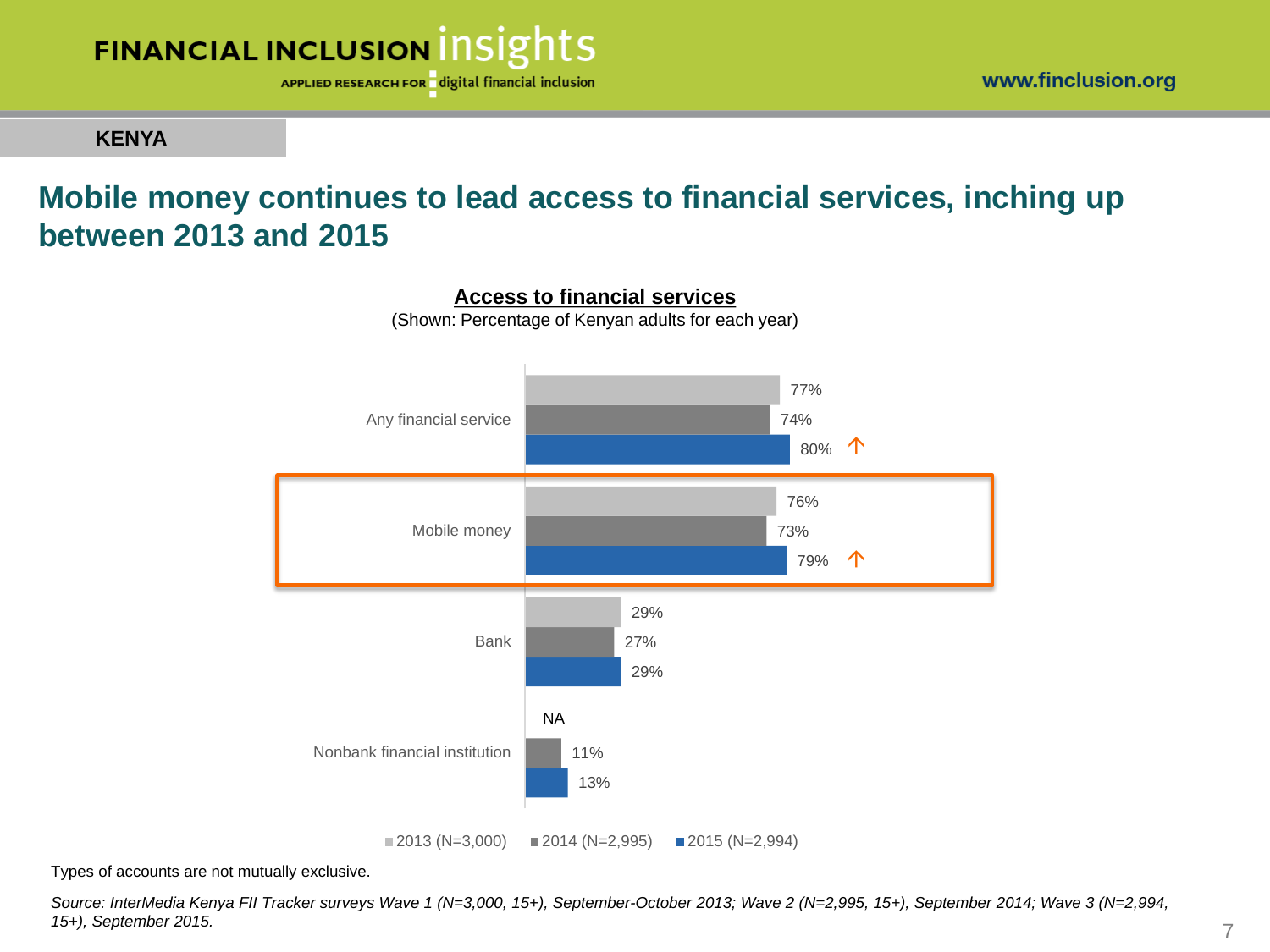APPLIED RESEARCH FOR digital financial inclusion

### **KENYA**

## **Registered use is now on par with 2013, reversing the temporary decline seen in 2014; NBFIs showed some growth in 2015**



**Registered financial service users** (Shown: Percentage of Kenyan adults for each year)

Types of accounts are not mutually exclusive.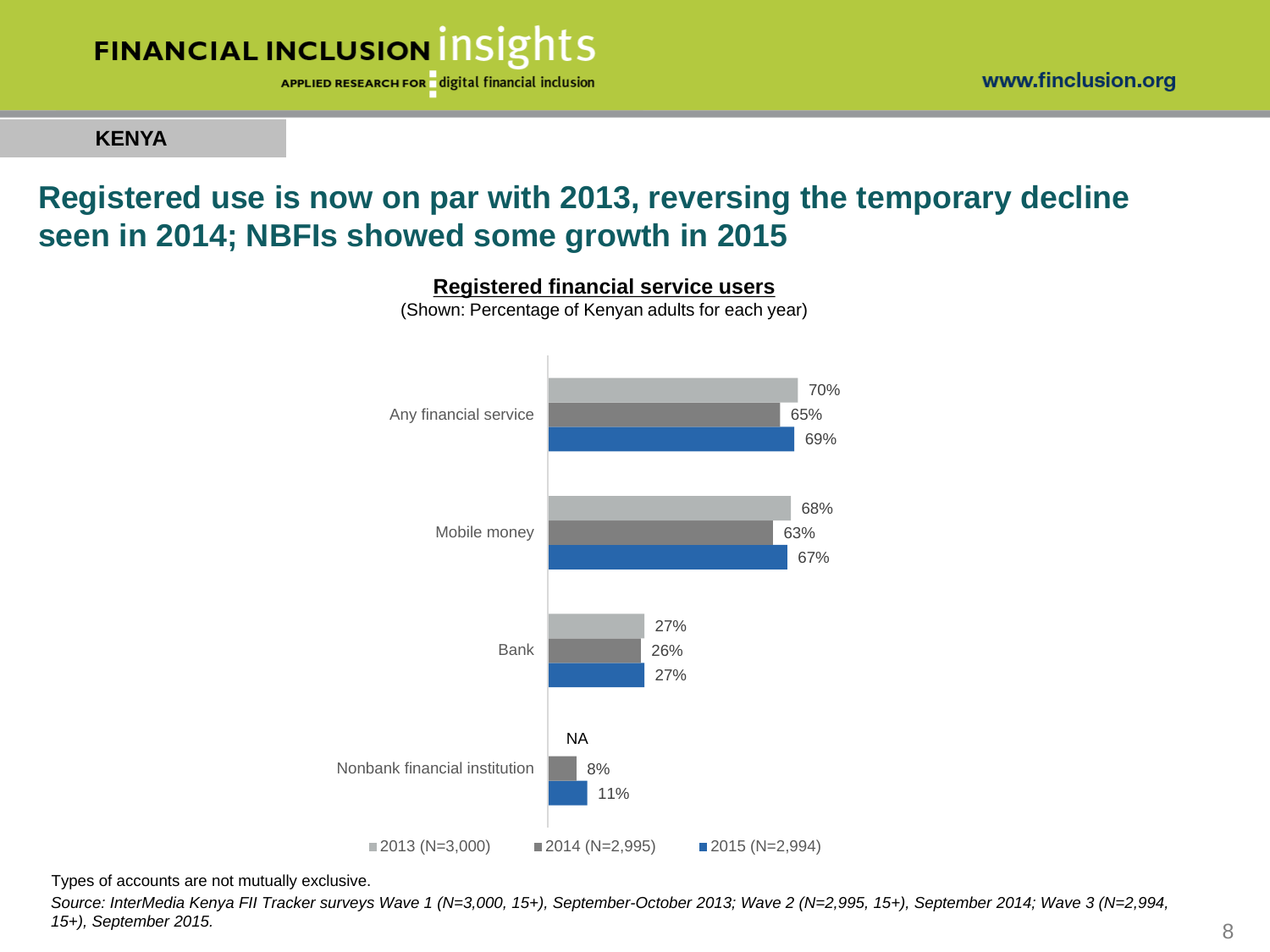

**KENYA**

### **Active account ownership is also on par with 2013, after a temporary decline in 2014; most registered accounts are active**



**Active financial account holders** (Shown: Percentage of Kenyan adults)

#### **Active financial account holders**

(Shown: Percentage of registered users for each type of account, by year)



#### Types of accounts are not mutually exclusive.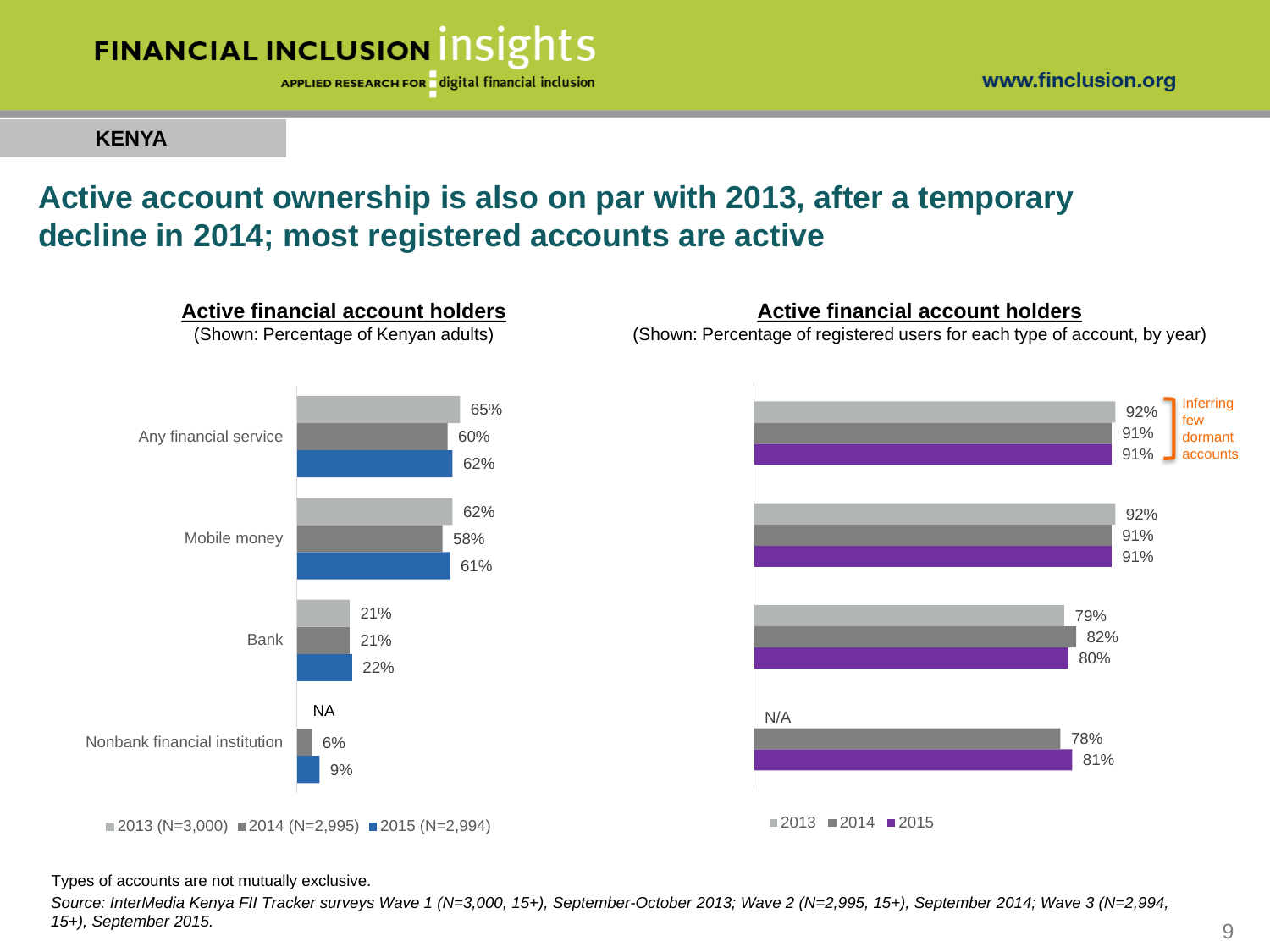

**KENYA**

### **Active account holders are now using advanced functions more than ever before**



Due to the changes in the questionnaire some data points may not be directly comparable across years. Obtaining airtime through mobile money is no longer considered an advanced activity.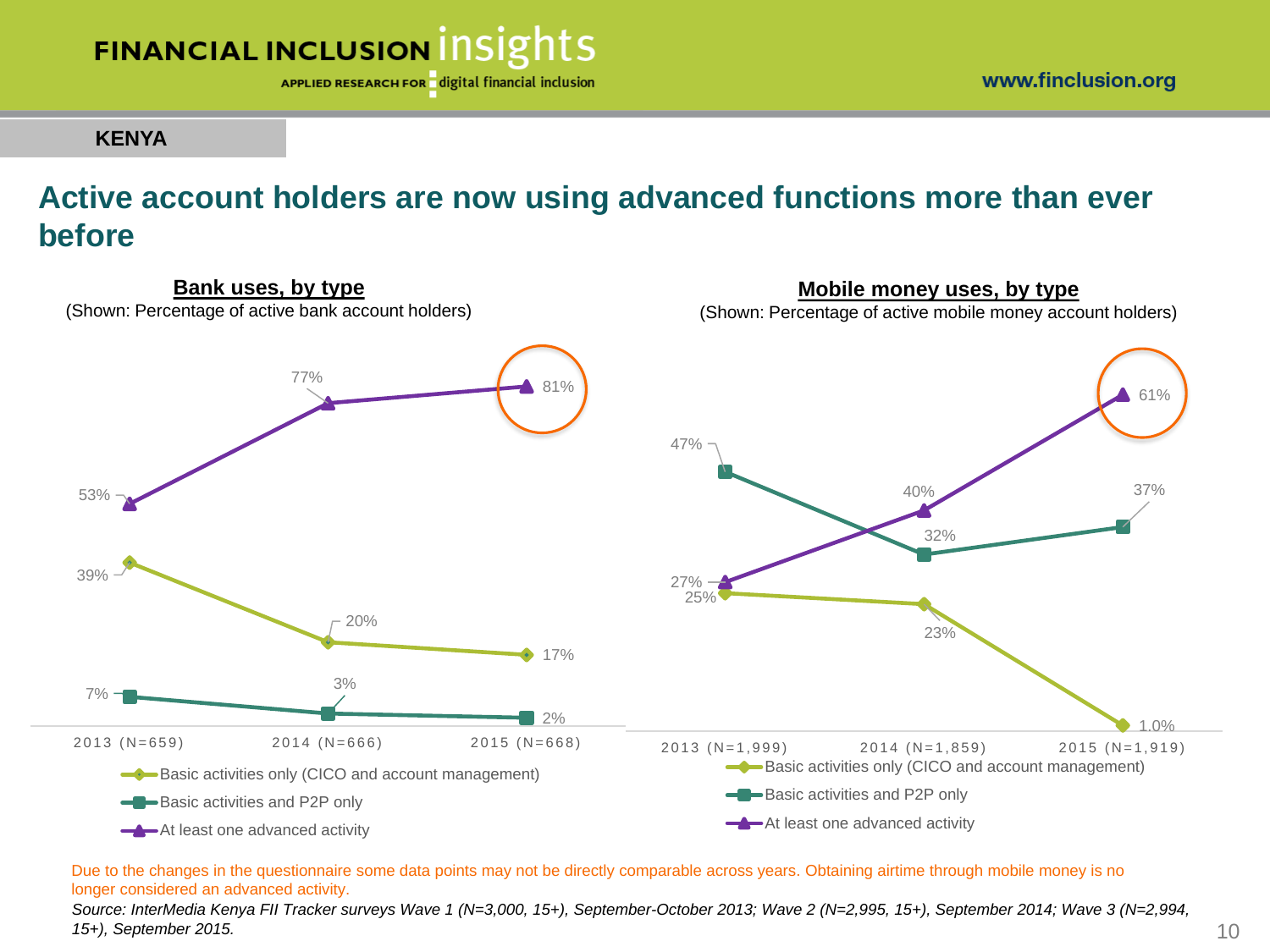

**KENYA**

### **Women, rural and lower-income consumers trail the rest of the population in active use; the gap is most significant by poverty level**



**2015: Active account usage by demographic**

Active bank account holders Active mobile money account holders Active NBFI account holders All active financial account holders

Types of accounts are not mutually exclusive.

*Source: InterMedia Kenya FII Tracker survey Wave 3 (N=2,994, 15+), September 2015.*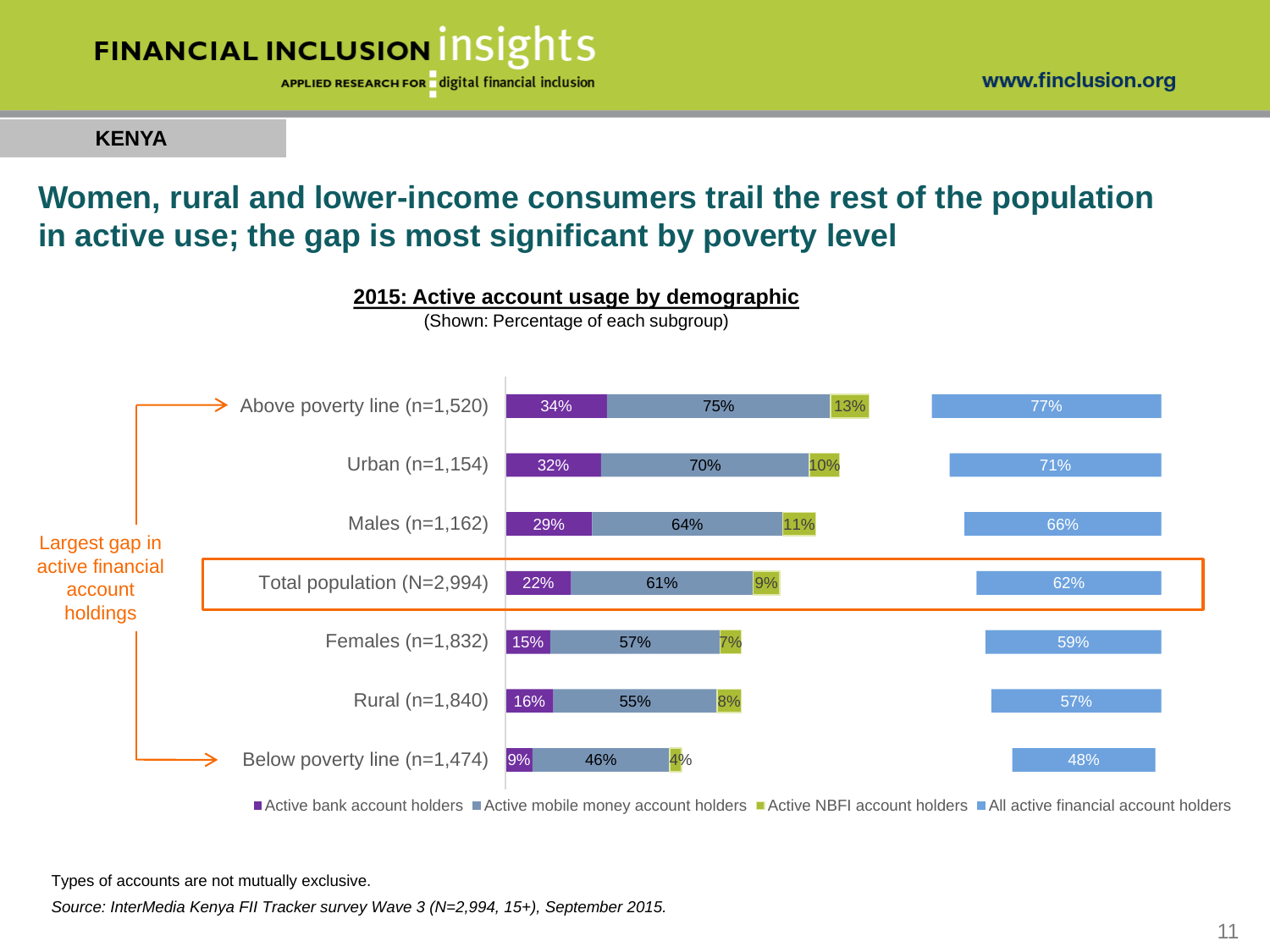

**KENYA**

# **Seven in 10 consumers know of a mobile money (MM) agent within 1 km of where they live; nonbank financial institution points-of-service are farther away**

#### **2015: Proximity to points-of-service (POS) for financial institutions**

(Shown: Percentage of Kenyan adults, N=2,994)



Less than 1 km from home  $\blacksquare$  1-5 kms from home  $\blacksquare$  More than 5 kms from home  $\blacksquare$  Don't know

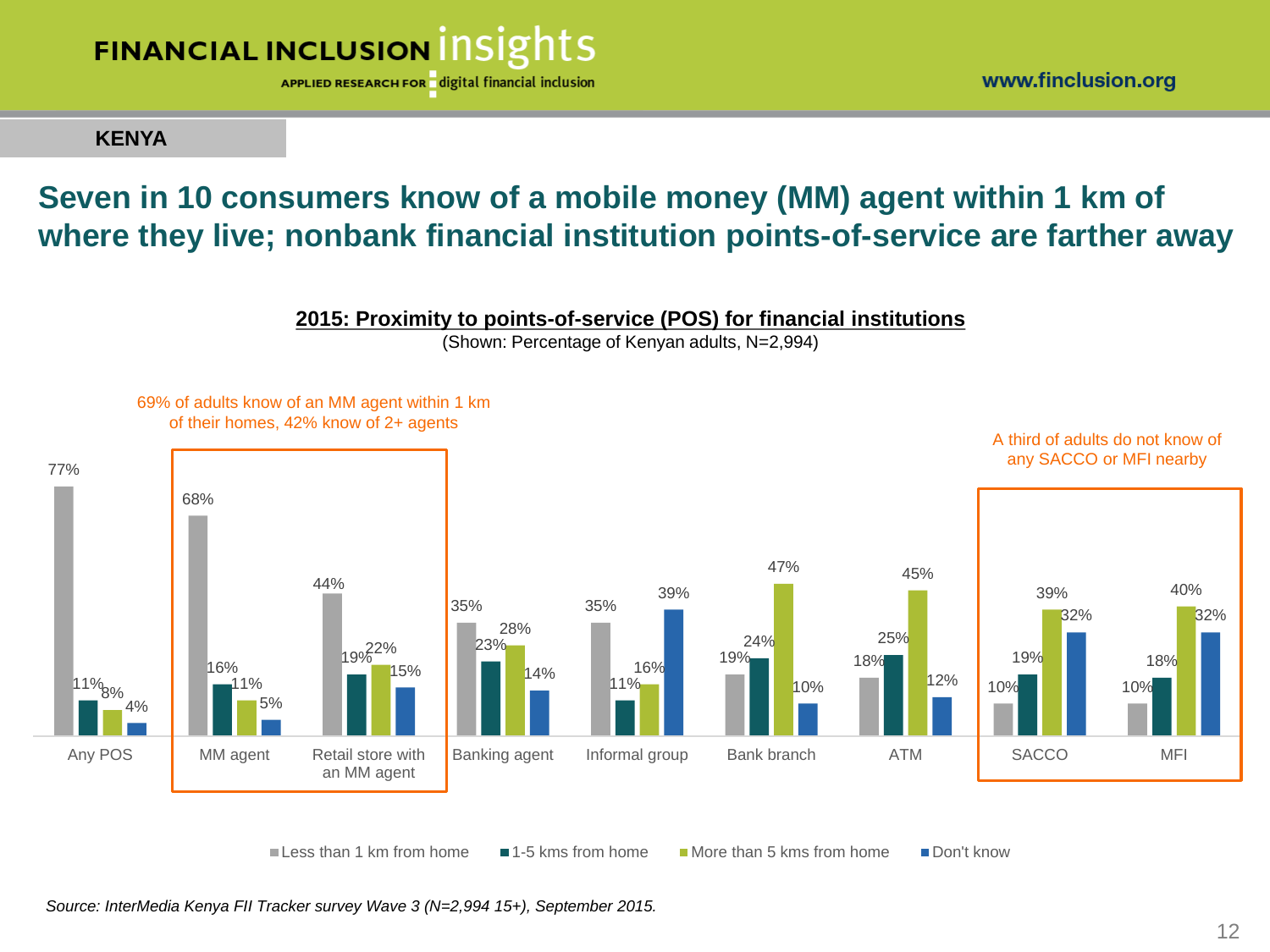APPLIED RESEARCH FOR digital financial inclusion

### **KENYA**

# **Preparedness for DFS improves with greater texting, numeracy skills and phone access**



\*Identification documents (ID) necessary for registering a mobile money or a bank account include one of the following: a national ID, passport or military ID.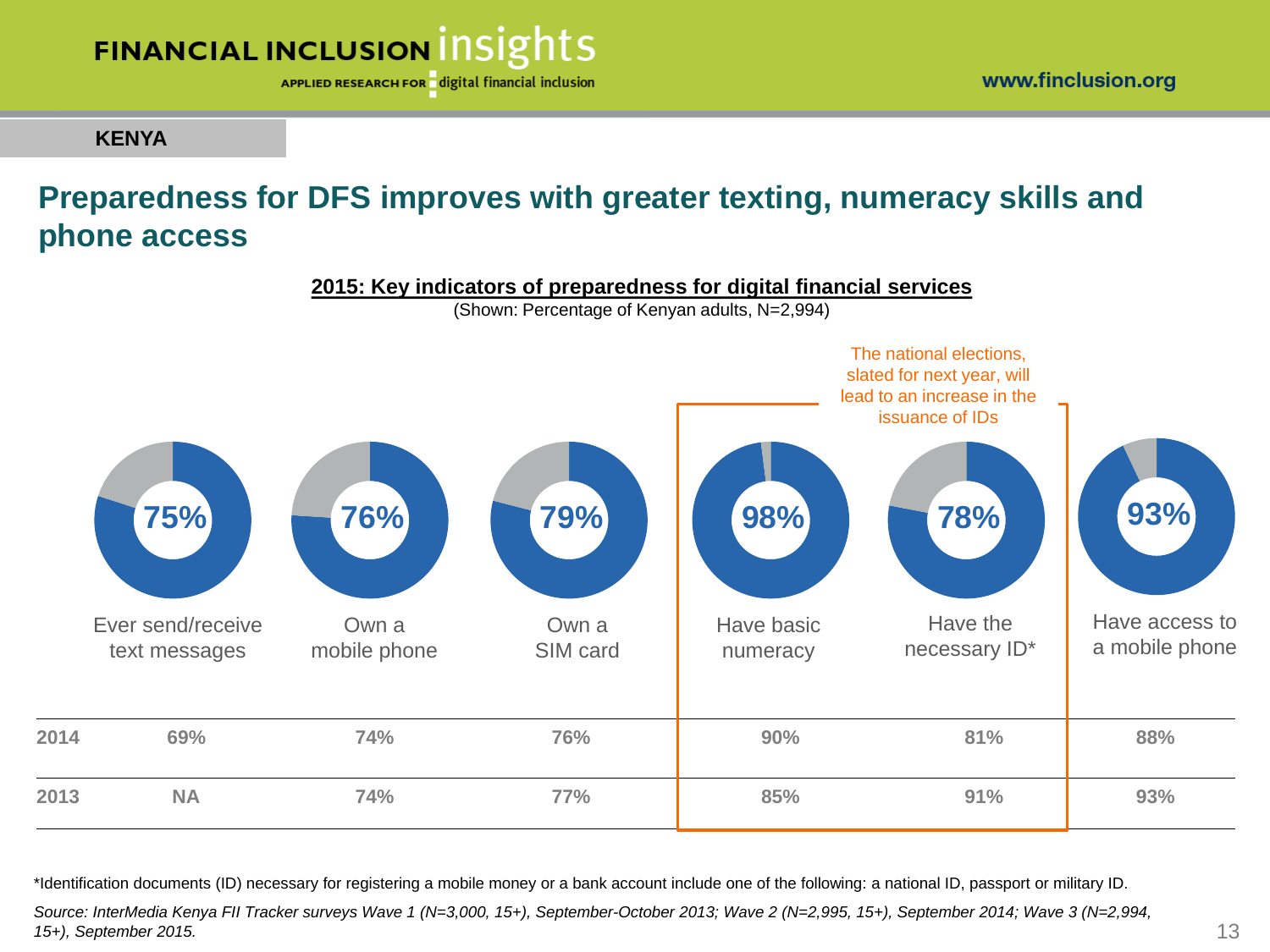

APPLIED RESEARCH FOR digital financial inclusion

**KENYA**

# **Almost seven in 10 adults are registered mobile money users; close to 80 percent of those aware use the service**



\*Aware of at least one mobile money provider \*\*Percentages add up to 80% due to statistical rounding.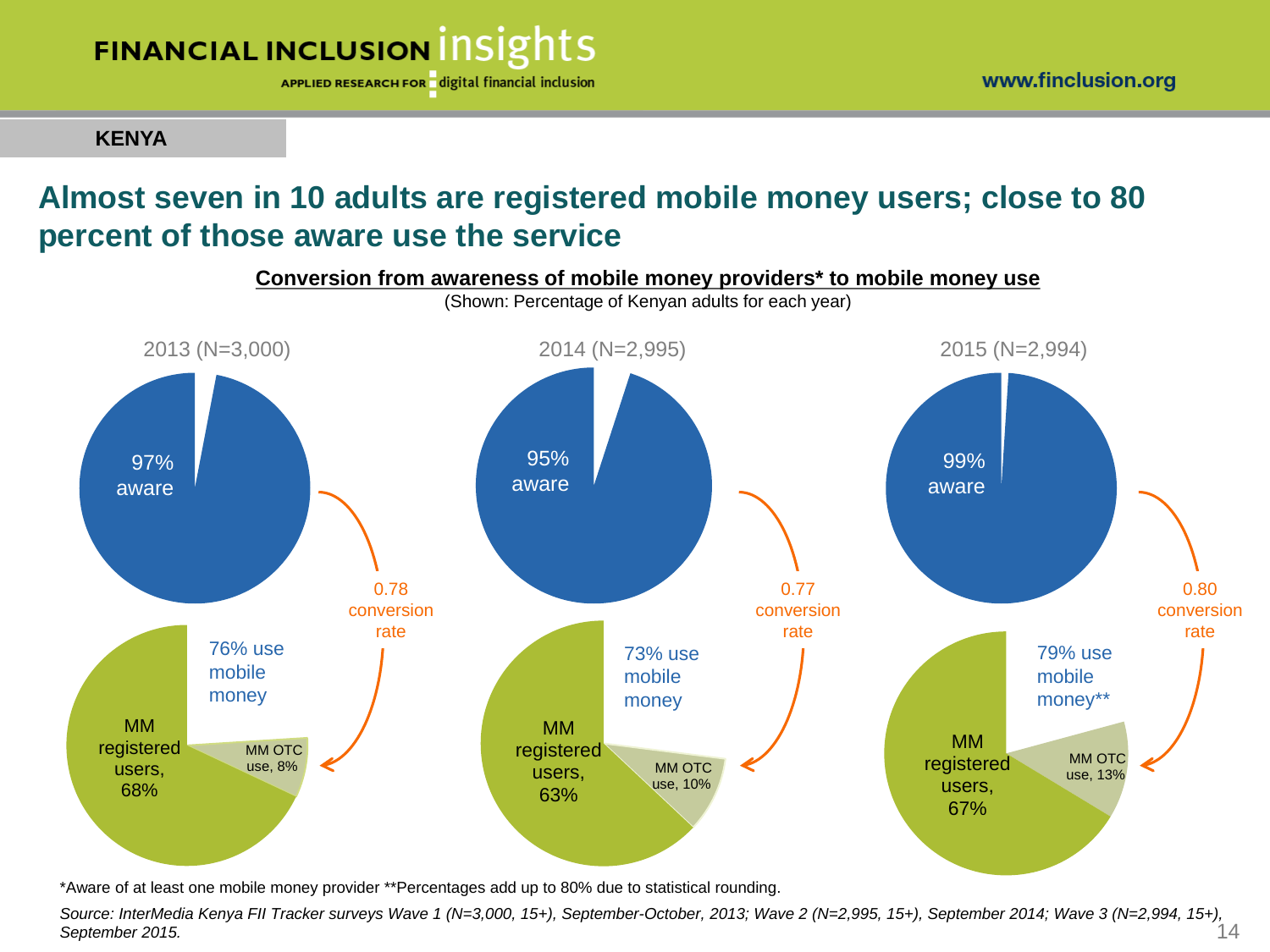

APPLIED RESEARCH FOR digital financial inclusion

**KENYA**

### **With seven in 10 now using mobile money, increases in use are seen across all demographics, after a temporary decline in 2014**



#### **Demographic trends for active registered mobile money account use**

(Shown: Percentage of Kenyan adults who fall into each category\*)



\*Categories are not mutually exclusive.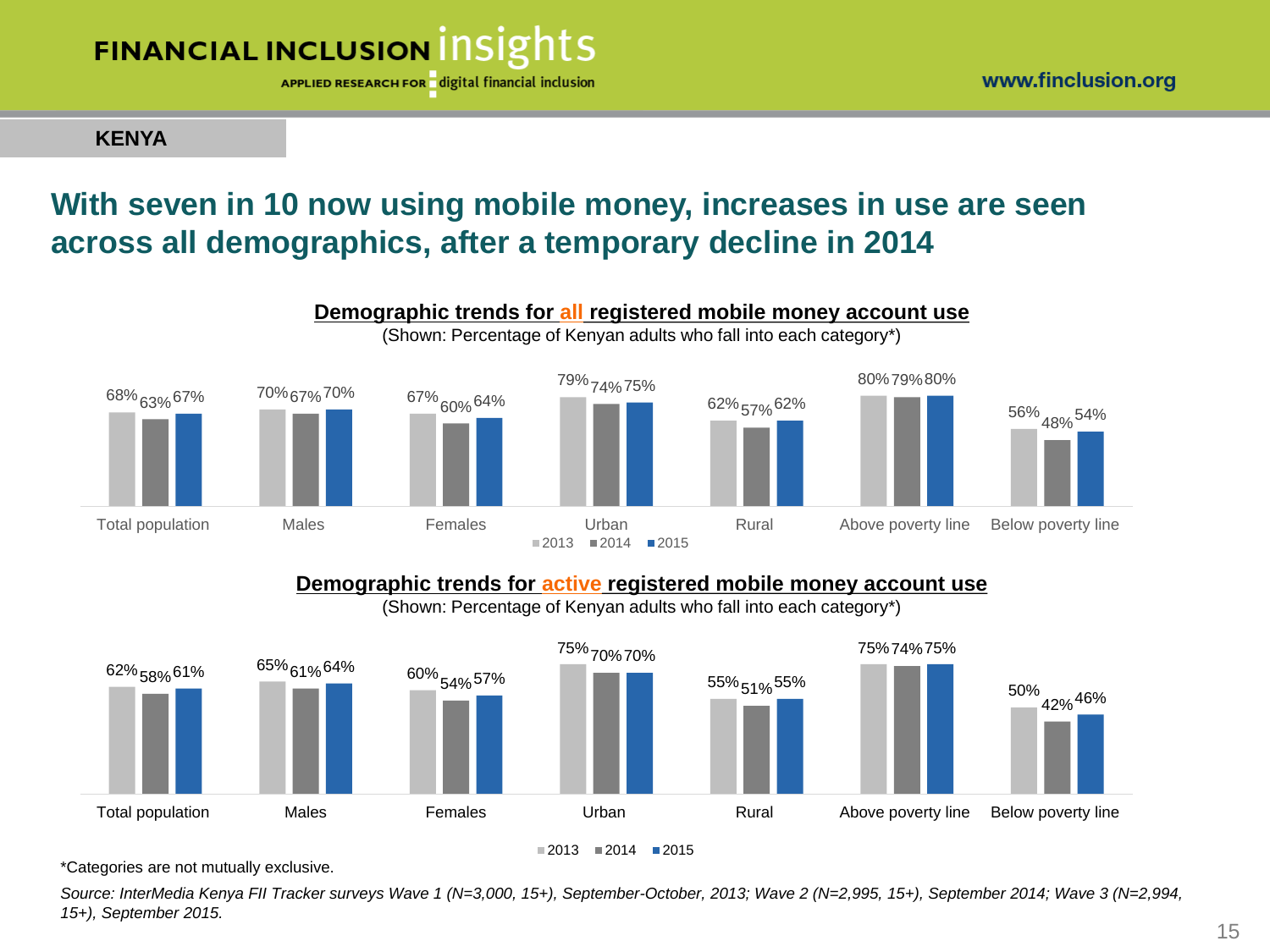APPLIED RESEARCH FOR digital financial inclusion

**KENYA**

### **Advanced mobile money (MM) account uses Twice as many active mobile money account holders now use their accounts for savings; bill pay, merchant payments and loan activities are on the rise**

61% of active mobile money account holders have used at least one advanced mobile money function

(vs. 40% in 2014 and 27% in 2013)

|                                       | (Shown: Percentage of active mobile money account holders, n=1,919) | 2014<br>$(n=1,859)$ |
|---------------------------------------|---------------------------------------------------------------------|---------------------|
| Save/set aside money                  | 41%                                                                 | 17%                 |
| <b>Bill pay</b>                       | 28%                                                                 | 20%                 |
| Make MM2MM or MM2bank transfers       | 20%                                                                 | 17%                 |
| Receive wages                         | 12%                                                                 | 8%                  |
| Loan activity                         | 12%                                                                 | 4%                  |
| Pay for goods/services at a store     | 9%                                                                  | 4%                  |
| Make transfers to/from informal group | 2%                                                                  | <b>NA</b>           |
| Make transfers to/from NBFI           | 2%                                                                  | 1%                  |
| Insurance activity                    | 2%                                                                  | 1%                  |
| Receive G2P payments                  | 1%                                                                  | 2%                  |

Due to the changes in the questionnaire some data points may not be directly comparable across years. Obtaining airtime through mobile money is no longer considered an advanced activity.

Question allowed for multiple responses.

*Source: InterMedia Kenya FII Tracker surveys Wave 2 (N=2,995, 15+), September 2014; Wave 3 (N=2,994, 15+), September 2015.*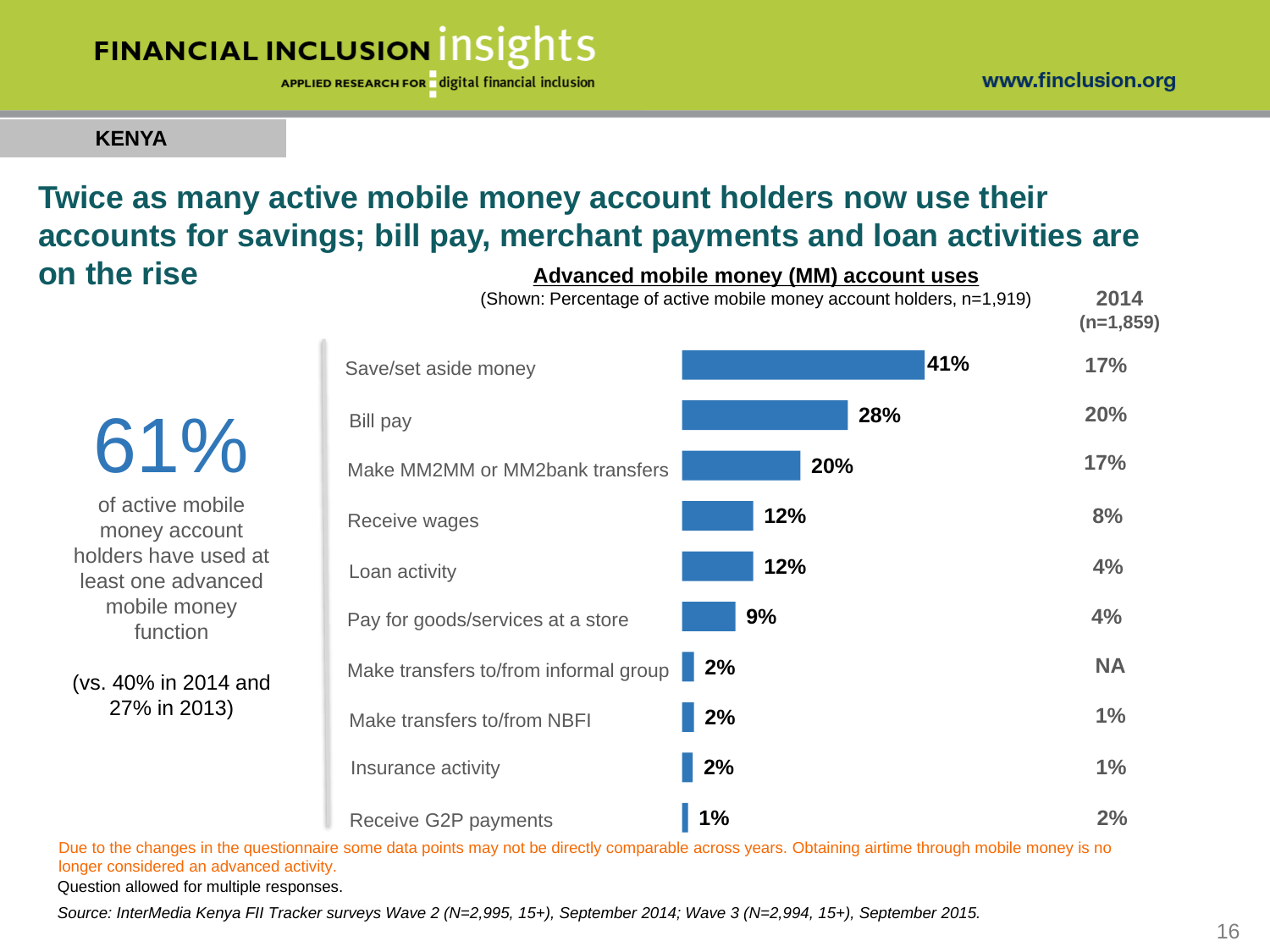

**KENYA**

### **Less than a year since its launch, Equitel's market share is on par with that of Airtel Money**



Active mobile money account holders can have accounts with more than one provider.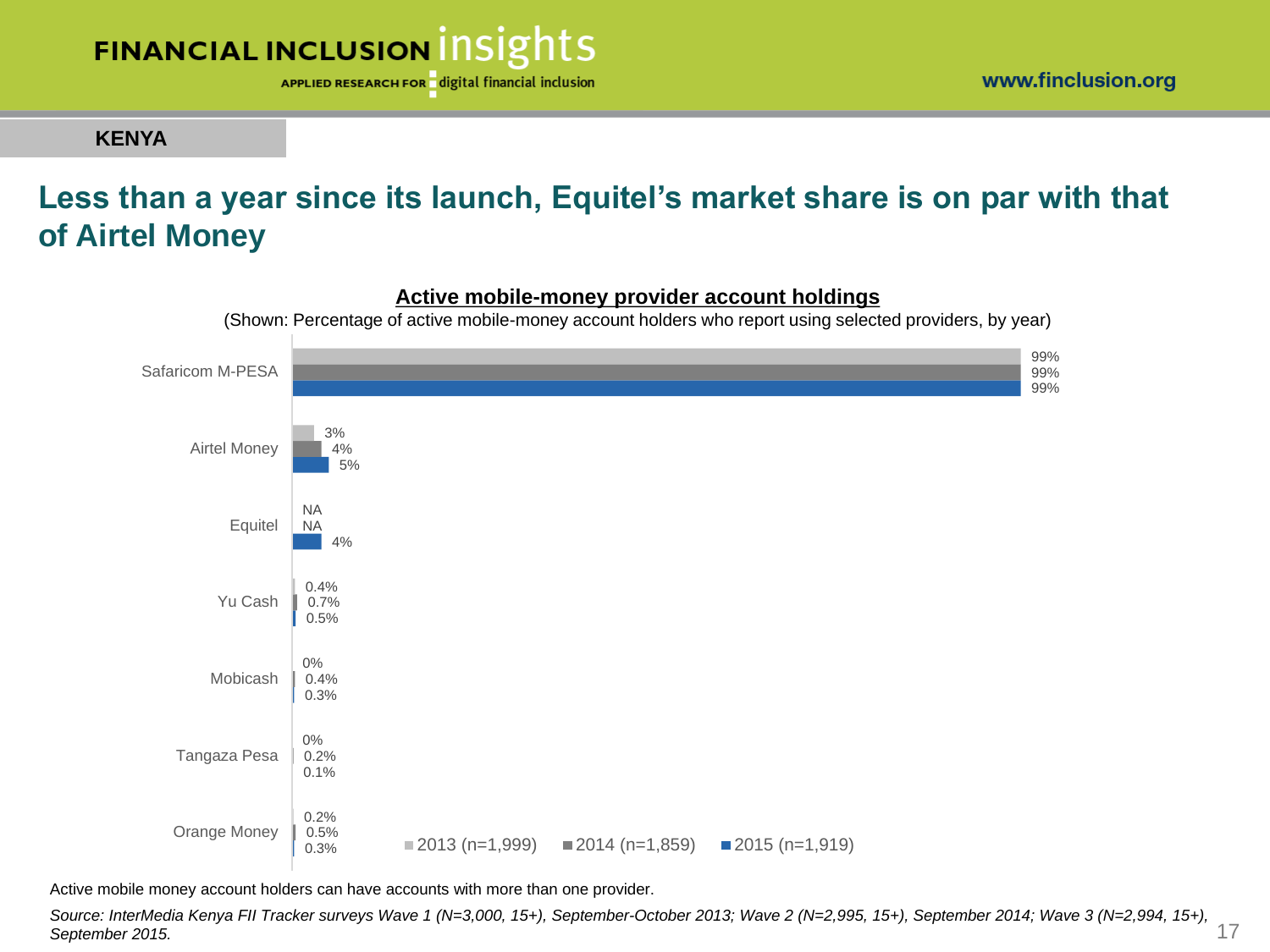

**KENYA**

### **Mobile money has almost universal appeal as a P2P transfer channel; basic functions remain pervasive and advanced use is expanding**



Question allowed for multiple responses.

*Source: InterMedia Kenya FII Tracker survey Wave 3 (N=2,994, 15+), September 2015.*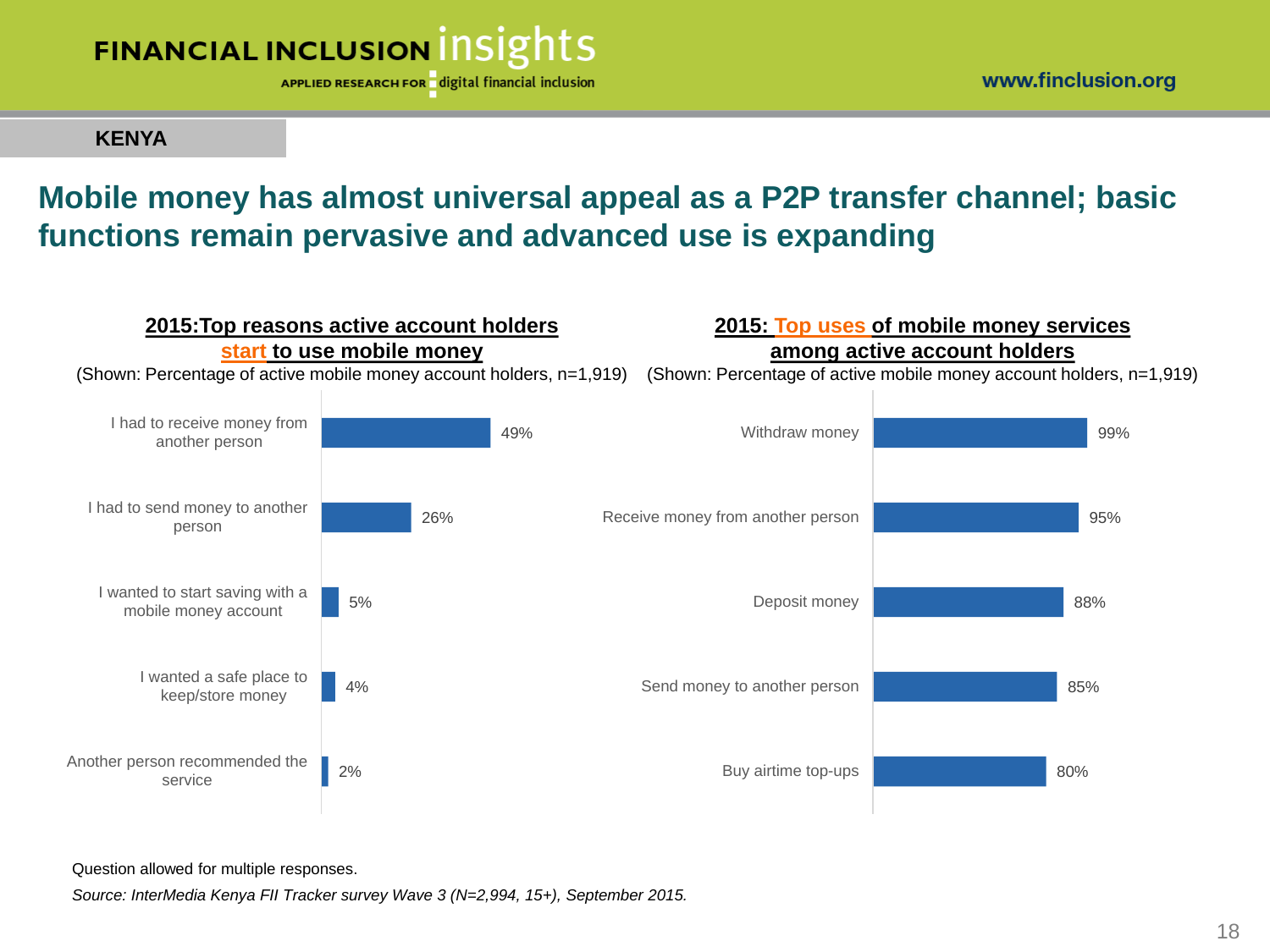

#### **KENYA**

# **Almost all active bank account holders can access digital banking via ATM/debit cards; access to other digital services is growing**



Digital bank accounts are those that offer at least one of the following options: debit/ATM or credit cards, internet or mobile access, or a digital money transfer capability.

*Source: InterMedia Kenya FII Tracker surveys Wave 2 (N=2,995, 15+), September 2014; Wave 3 (N=2,994, 15+), September 2015.*

#### www.finclusion.org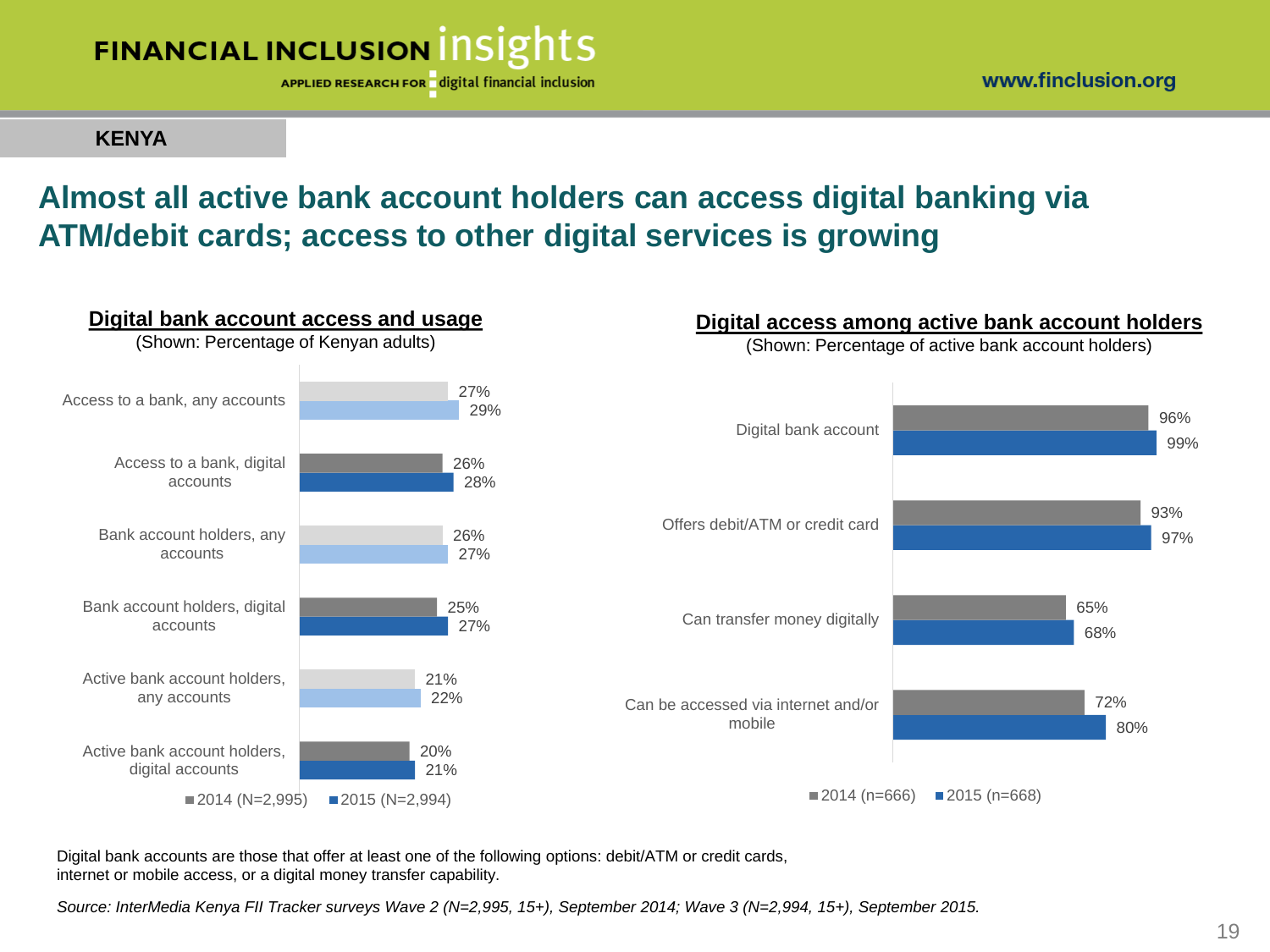APPLIED RESEARCH FOR digital financial inclusion

### **KENYA**

# **M-Shwari and Lipa na M-PESA continued to expand in 2015**



#### **Use of value-added services**

(Shown: Percentage of active mobile money account holders for each year)

**M-Shwari** Savings account and credit provider Awareness: 79% **Lipa na M-PESA** Merchant payments tool Awareness: 59% **M-KESHO** Bank-linked savings accounts Awareness: 38% **Lipa Karo na M-PESA** Payment service for school fees Awareness: 51% **M-KOPA** Mobile-money-based product for acquiring solar electric systems Awareness: 50% *(Awareness of each service among the total sample)*

Categories are not mutually exclusive.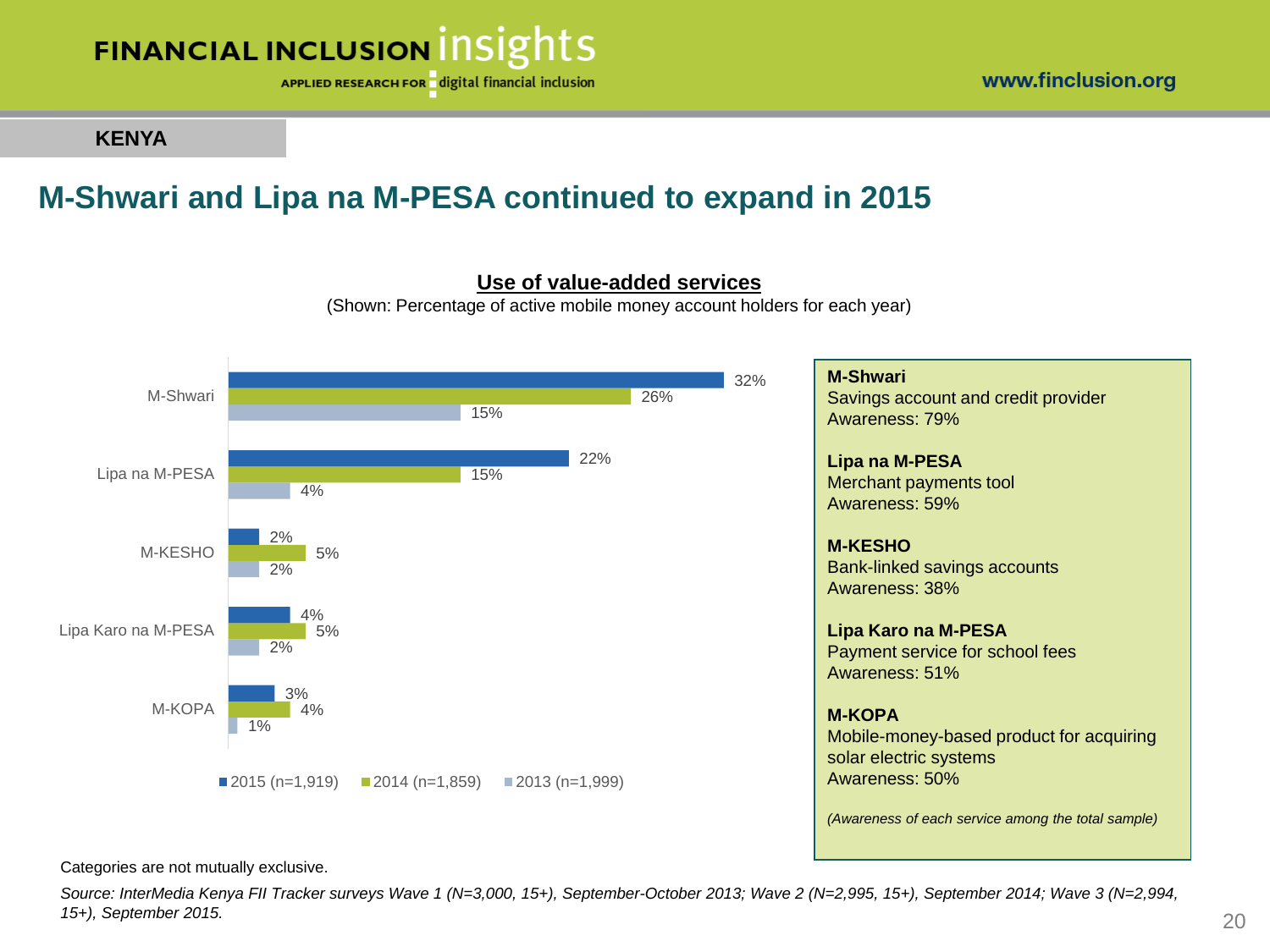

APPLIED RESEARCH FOR digital financial inclusion

### **KENYA**

# **More active bank account holders now use their bank accounts to save money**

81% of active bank account holders have used at least one advanced

(vs. 77% in 2014 and 53% in 2013)

banking feature



Due to the changes in the questionnaire some data points may not be directly comparable across years.

Question allowed for multiple responses.

*Source: InterMedia Kenya FII Tracker surveys Wave 2 (N=2,995, 15+), September 2014; Wave 3 (N=2,994, 15+), September 2015.*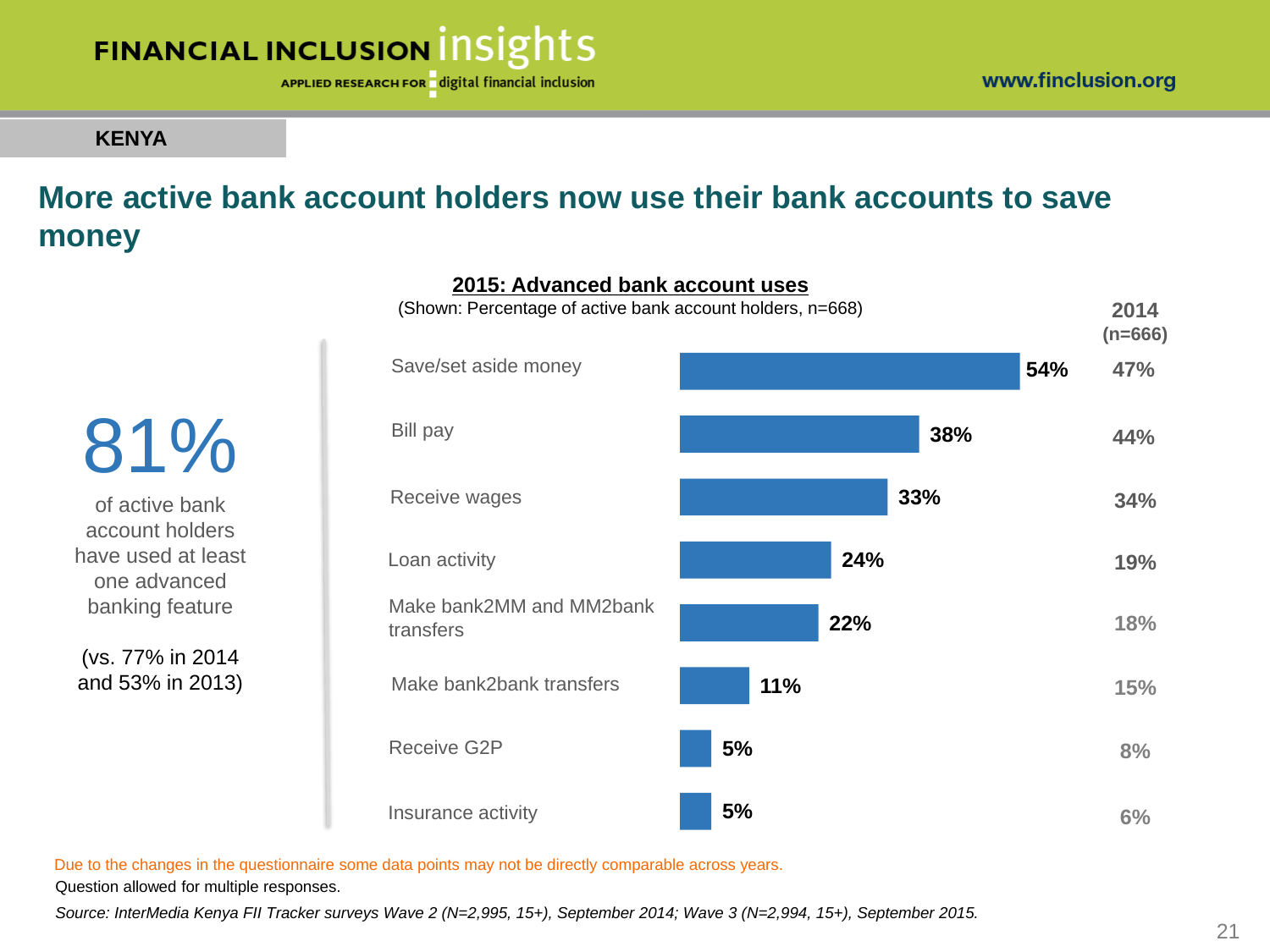

APPLIED RESEARCH FOR digital financial inclusion

#### **KENYA**

# **Most nonbank financial institution (NBFI) customers access at least one other service outside of credit**



*Source: InterMedia Kenya FII Tracker surveys Wave 2 (N=2,995, 15+), September 2014; Wave 3 (N=2,994, 15+), September 2015.*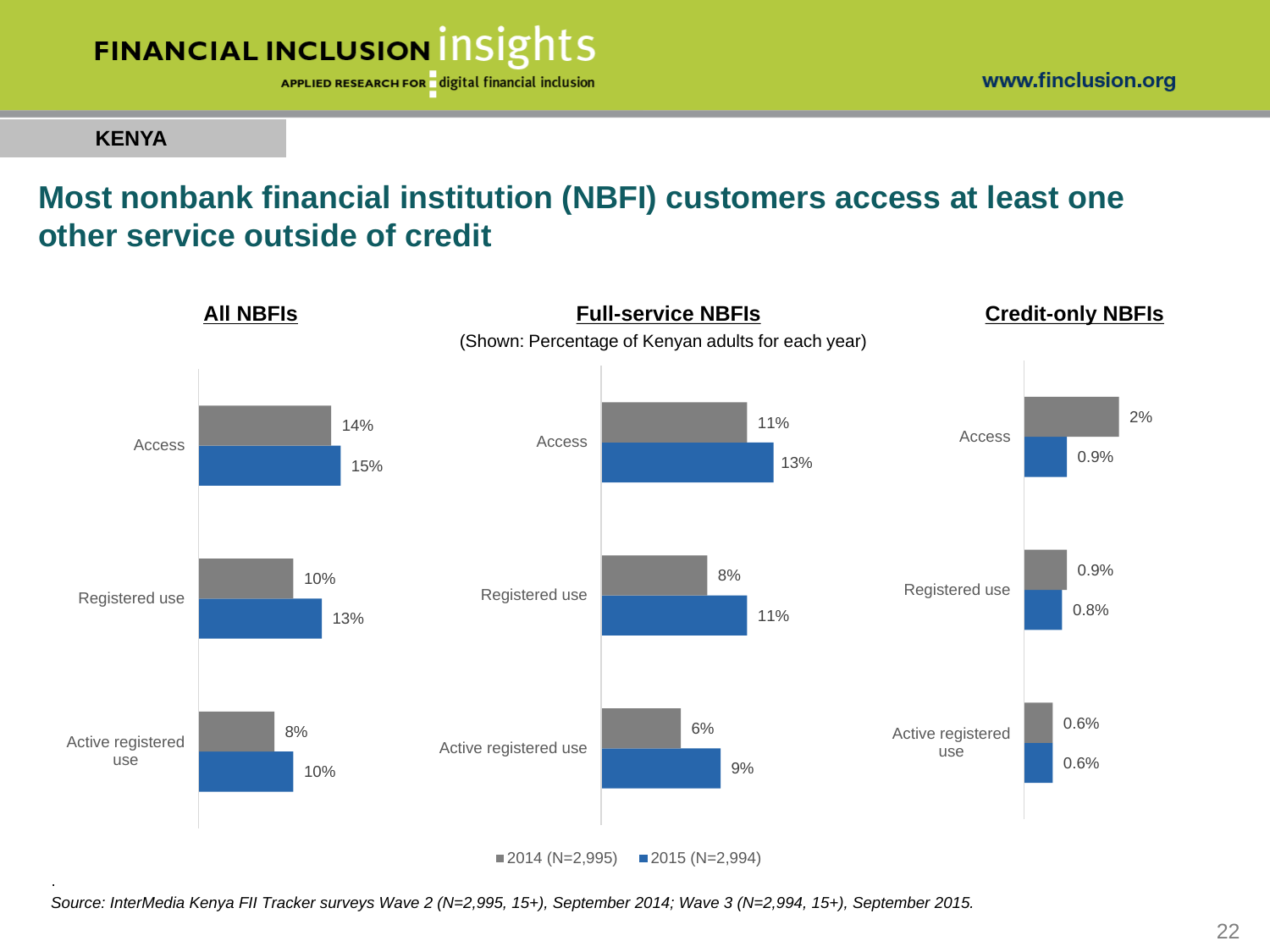

**2015: Nonbank financial institution usage** (Shown: Percentage of Kenyan adults, N=2,994)

APPLIED RESEARCH FOR digital financial inclusion

#### **KENYA**

### **Just over 1 in 10 use nonbank financial institutions, mostly for savings and loans**

#### 0.5% 1% 2% 6% 9% 1% 2% 2% 8% 11% 2% 2% 3% 8% 13% Post Office Bank Cooperative MFI SACCO Any NBFI 56% 69% 48% 66% Loan activities Save/set aside money  $MFI$  (n=96)  $SACCO$  (n=231)



\*Subgroups of registered cooperative and Post Office Bank users are too small for further analysis

**2015: Use of nonbank financial institution accounts\*** (Shown: Percentage of account holders for each institution)

Question allowed for multiple responses.

*Source: InterMedia Kenya FII Tracker survey (N=2,994, 15+), September 2015.*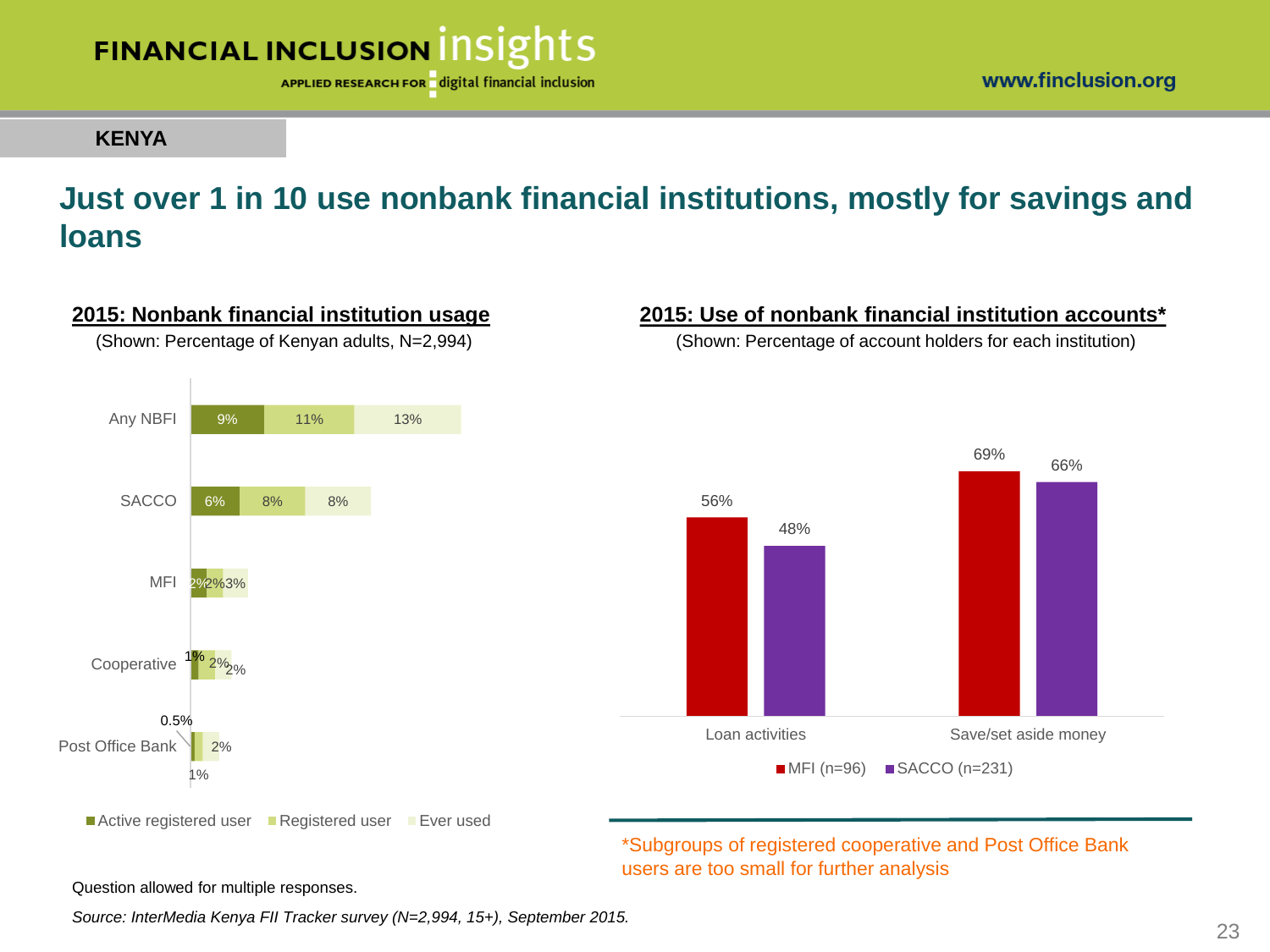APPLIED RESEARCH FOR digital financial inclusion

**KENYA**

### **Almost two in five have digital stored-value accounts; many now use them as an access channel for other financial services**

|                                                                                   | 2014          | 2015          |                        |  |
|-----------------------------------------------------------------------------------|---------------|---------------|------------------------|--|
| <b>Main FSP Indicator</b>                                                         | $\frac{0}{0}$ | $\frac{0}{0}$ | <b>Base Definition</b> |  |
|                                                                                   | Base n        | Base n        |                        |  |
|                                                                                   | 59%           | 62%           | All adults             |  |
| Adults (15+) who have active digital stored-value accounts                        | 2,995         | 2,994         |                        |  |
|                                                                                   | 43%           | 48%           | All poor               |  |
| Poor adults (15+) who have active digital stored-value accounts                   | 1,502         | 1,474         |                        |  |
| Rural women (15+) who have active digital stored-value accounts                   | 47%           | 54%           | All rural females      |  |
|                                                                                   | 1,068         | 1,105         |                        |  |
| Adults (15+) who have active digital stored-value accounts and use them to access | 27%           | 37%           | All adults             |  |
| other financial services (beyond basic wallet, P2P and bill pay)                  | 2,995         | 2,994         |                        |  |
| Poor adults (15+) who have active digital stored-value accounts and use them to   | 14%           | 23%           | All poor               |  |
| access other financial services (beyond basic wallet, P2P and bill pay)           | 1,502         | 1,474         |                        |  |
| Rural women (15+) who have active digital stored-value accounts and use them to   | 14%           | 26%           | All rural females      |  |
| access other financial services (beyond basic wallet, P2P and bill pay)           | 1,068         | 1,105         |                        |  |

Digital stored-value accounts: accounts in which a monetary value is represented in a digital electronic format and can be retrieved/transferred by the account owner remotely. For this particular study, DSVAs include a bank account or NBFI account with digital access (a card, online access or a mobile phone application) and a mobile money account.

24 *Source: InterMedia Kenya FII Tracker surveys Wave 2 (N=2,995, 15+), September 2014; Wave 3 (N=2,994, 15+), September 2015.*